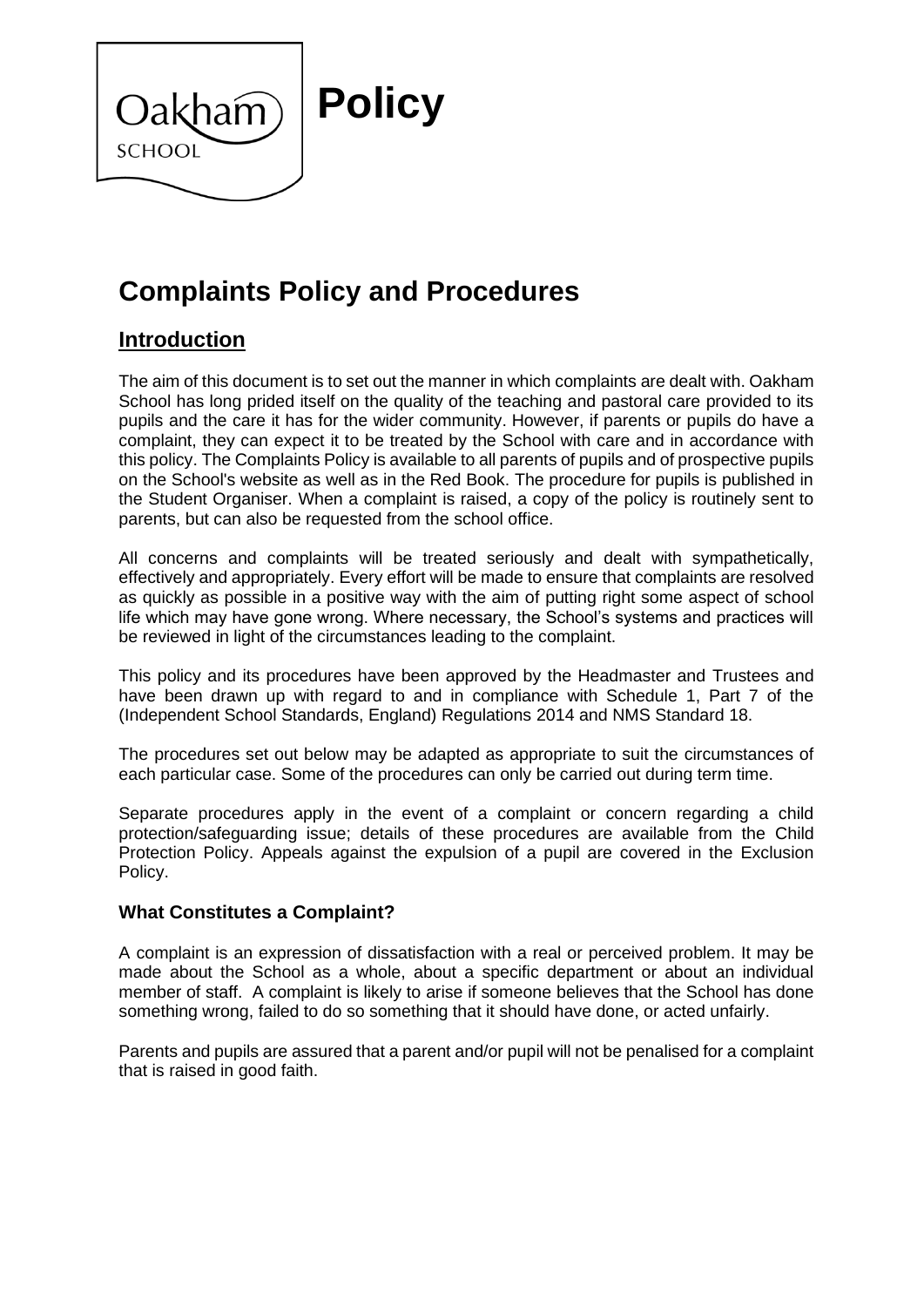#### **Timescales**

The School should be informed as soon as possible if there is any cause for dissatisfaction and all concerns and complaints will be addressed in a timely fashion. Timescales for each stage are set out below. Reference to "working days" means Monday to Friday during term time. The dates of School terms are published on the School's website and in the termly School Calendar.

## **Procedure for Parents**

This procedure may only be used by the parents of current pupils. Complaints by parents of former pupils will be dealt with under this procedure only where the complaint was initially raised when the pupil to which the complaint was raised was still registered at the School.

#### **Timeframe for Dealing with Complaints**

All complaints will be handled seriously and sensitively. They will be acknowledged within five working days if received during term time and as soon as practicable during holiday periods. It is in everyone's interest to resolve a complaint as speedily as possible, the school's target for dealing with complaints is as follows:

- To complete the first two stages of the procedure within 20 working days if the complaint is lodged during term-time, and as soon as practicable during holiday periods.
- To complete Stage 3, the Appeal Panel Hearing, within a further 20 working days, if the appeal is lodged during term-time, and as soon as practicable during holiday periods.

In relation to all complaints, parents will be kept informed where the School requires reasonable additional time for investigations to be carried out.

#### **Recording Complaints**

Following resolution of a complaint, the School will keep a written record of all complaints and whether they are resolved at the preliminary stage or proceed to a panel hearing. At the School's discretion, additional records may be kept which may contain the following information:

- Date when the issue was raised
- Name of parent
- Name of pupil
- Description of the issue
- Records of all the investigations (if appropriate)
- Witness statements (if appropriate)
- Name of member (s) of staff handling the issue at each stage
- Copies of all correspondence on the issue (including emails and records of phone conversations)

Correspondence, statements and records relating to individual complaints are to be kept confidential except where the Secretary of State or a body conducting an inspection under section 109 of the 2008 Act requests access to them.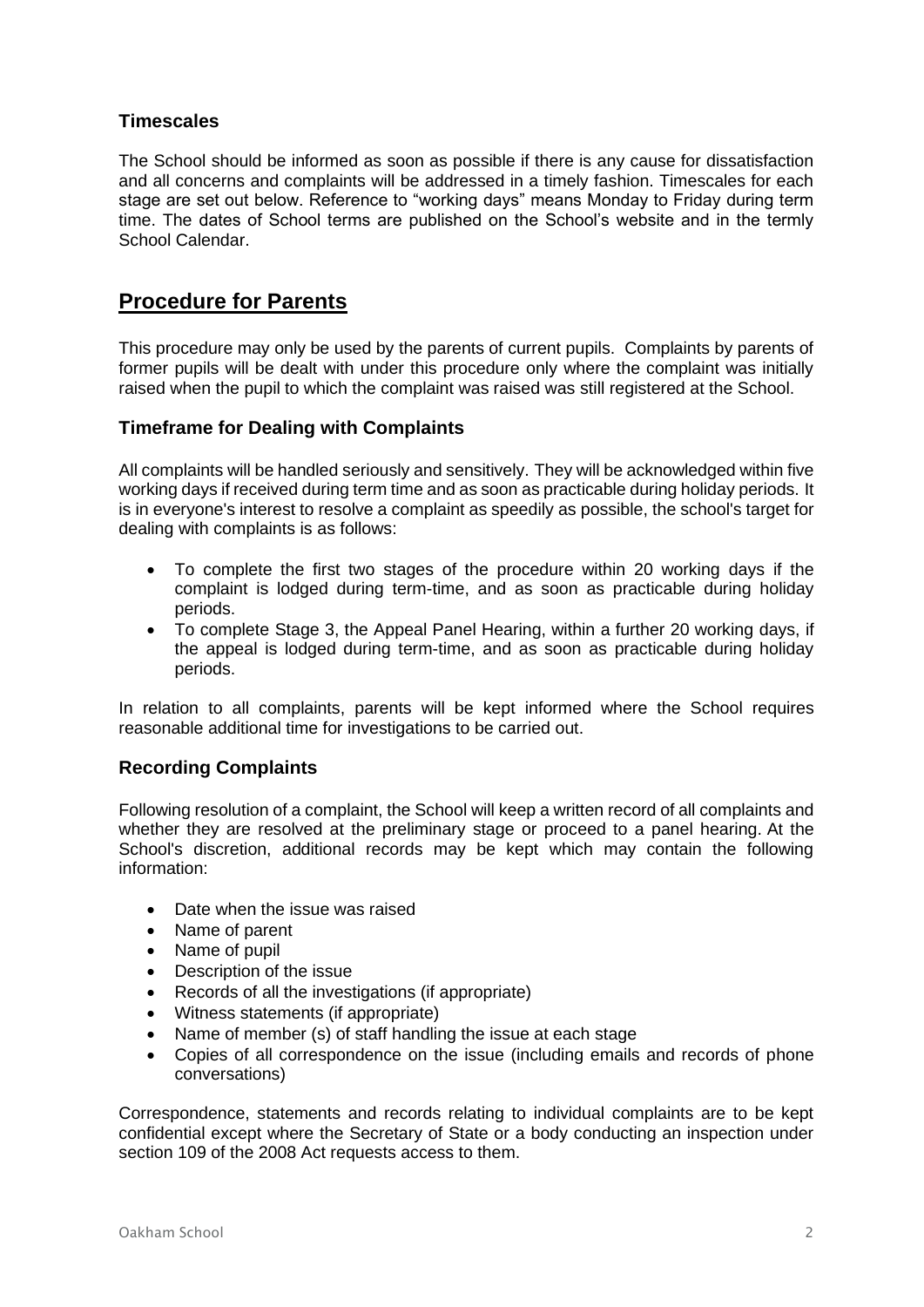#### **Stage 1 - Informal Resolution**

- It is hoped that most complaints and concerns will be resolved quickly and informally.
- If parents have a complaint they should normally contact their son or daughter's Housemaster/Housemistress, Head of Department or Tutor as appropriate. In many cases, the matter will be resolved straightaway by this means to the parent's or pupil's satisfaction.
- Complaints made directly to another member of staff will usually be referred to the relevant Housemaster/Housemistress, Head of Department or Tutor unless the member of staff deems it appropriate for him/her to deal with the matter personally.
- Housemaster/Housemistress, Head of Department or Tutor will make a written record of all concerns and complaints and the date on which they were received. Should the matter not be resolved to the satisfaction of the parent within 5 working days then they will be advised to proceed with their complaint in accordance with stage 2 of this procedure.
- A complaint made directly to the Headmaster may still be resolved at an informal stage.
- If, however, the complaint is against the Headmaster, parents should make their complaint directly to the Chair of Trustees. Please refer to stage 2 for the relevant contact details.

#### **Stage 2 - Formal Resolution**

- If the complaint cannot be resolved on an informal basis then the parents should put their complaint in writing to the Headmaster. The Headmaster will decide, after considering the complaint, the appropriate course of action to take.
- In most cases the Headmaster will acknowledge the complaint, in writing, within 5 working days of receiving the complaint. He may wish to speak to or meet with the parents to discuss the matter. If possible, a resolution will be reached at this stage.
- It may be necessary for the Headmaster to carry out further investigations. This investigation might be delegated to a member of the Senior Leadership Team.
- The Headmaster will keep written records of all meetings and interviews held in relation to the complaint.
- Once the Headmaster is satisfied that, so far as is practicable, all of the relevant facts have been established, a decision will be made and parents will be informed of this decision in writing. The Headmaster will also give reasons for his decision.
- If the complaint is against the Headmaster, the parents should refer it to the Chair of Trustees, Professor Neil Gorman, by emailing ng@oakham.rutland.sch.uk.
- The Chair of Trustees will call for a full report from the Headmaster and for all the relevant documents. The Chair may also call for a briefing from members of staff, and will in most cases, speak to or meet with the parents to discuss the matter further. Once the Chair is satisfied that, so far as is practicable, all of the relevant facts have been established, the parents will be informed of the decision in writing. The Chair or their nominee will give reasons for his/her decision.
- If parents are still not satisfied with the decision, they should proceed to Stage 3 of this procedure.

#### **Stage 3 - Panel Hearing**

If parents seek to invoke Stage 3 (following a failure to reach an earlier resolution) they will be referred to Chair of Trustees who has the responsibility to call hearings of the Complaints Panel. [If the Chair of Trustees has already been involved earlier in proceedings, parents will be referred to the Deputy Chair of Trustees.]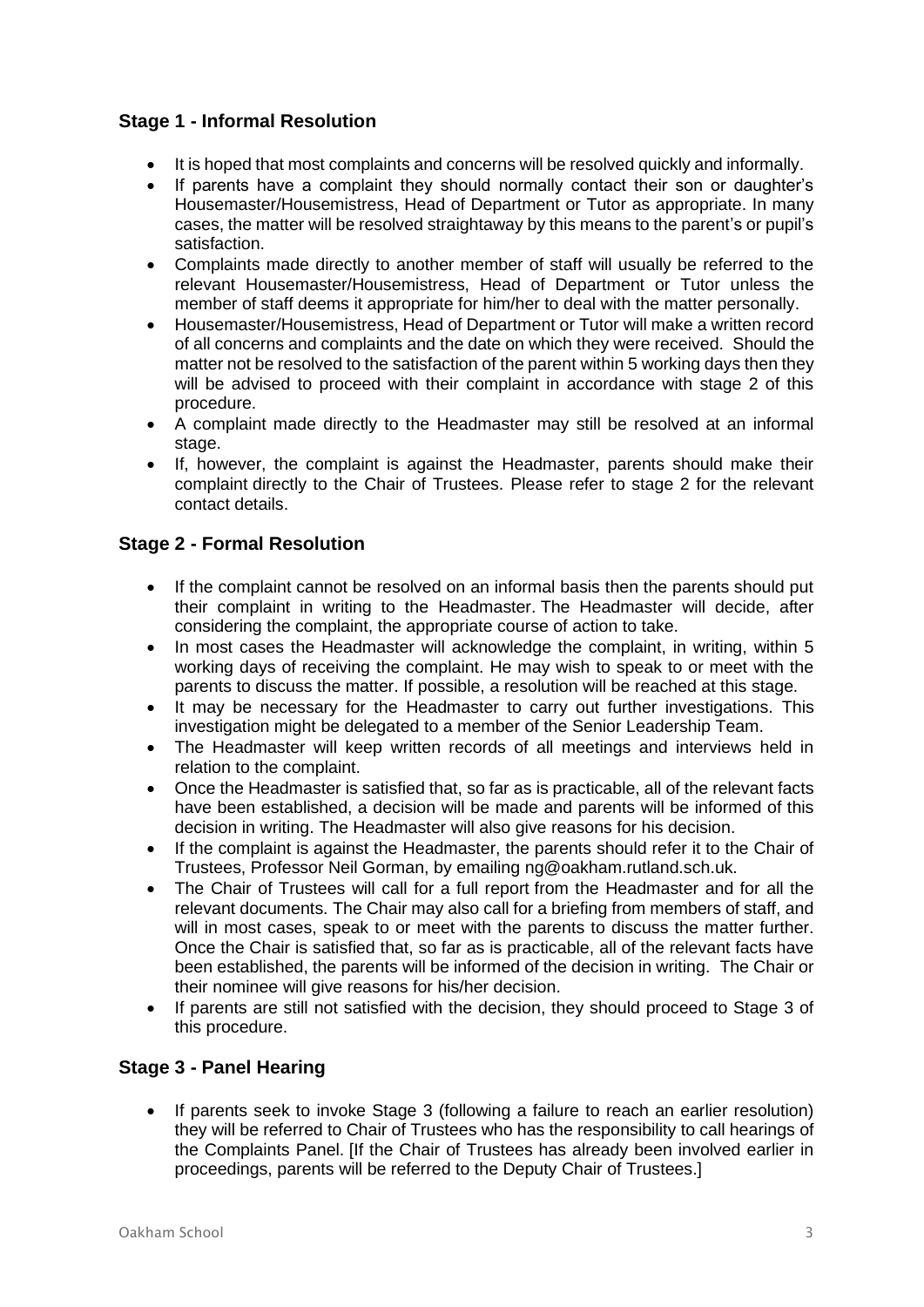- The matter will then be referred to the Complaints Panel for consideration. The Panel will consist of three persons not directly involved in the matters detailed in the complaint, one of whom shall be independent of the management and running of the School. The Chair [or Deputy Chair], on behalf of the Panel, will then acknowledge the complaint and schedule a hearing to take place as soon as practicable and normally within 10 working days.
- If the Panel deems it necessary, it may require that further particulars of the complaint or any related matter be supplied in advance of the hearing. Copies of such particulars shall be supplied to all parties normally not later than 5 working days prior to the hearing.
- The parents may attend the hearing and be accompanied to the hearing by one other person if they wish. This may be a relative, teacher or friend. Legal representation will not normally be appropriate. Unless the parents indicate that they are now satisfied with the stage 2 resolution, the Panel hearing will go ahead notwithstanding that the parents may decide not to attend.
- The manner in which the hearing is conducted shall be at the discretion of the Panel. After due consideration of the all the facts they consider relevant the Panel will make findings and may make recommendations.
- If possible, the Panel will resolve the parents' complaint without the need for further investigation. Where further investigation is required, the Panel will decide how it should be carried out.
- The Panel will write to the parents informing them of its decision and the reasons for it, normally within 5 working days of the hearing. The decision of the Panel will be final. A copy of the Panel's findings and recommendations (if any) will be sent by electronic mail or otherwise given to the parents, and, where relevant, the person complained about as well as the Chair of Trustees and the Headmaster.
- It is not within the powers of the Panel to make any financial award, nor impose sanctions on staff, pupils or parents, although they may recommend these actions to the Headmaster or Trustees.

*It is a requirement of the Independent Schools' Regulations that schools publish the number of complaints in the previous academic year that required a Panel Hearing.*

*During the 2020-21 academic year the number of complaints at Oakham School requiring a Panel Hearing = 0*

## **Procedure for Pupils**

#### **Informal complaints**

The guiding principle for pupils is for them to feel comfortable in raising an issue about which they are uncomfortable or upset.

Pupils are therefore encouraged to raise concerns; this would normally be through their tutor or Housemaster/mistress but may be through another pupil, prefect, or another member of staff. Concerns and complaints will always be treated seriously and no pupil will be in any way penalised for making a complaint.

#### **Formal complaints**

Where discussion with friends, staff or others, has proved ineffective, or where the severity of the episode merits it, pupils may wish to make a formal complaint. A formal complaint should be clearly labelled as such as should follow this procedure: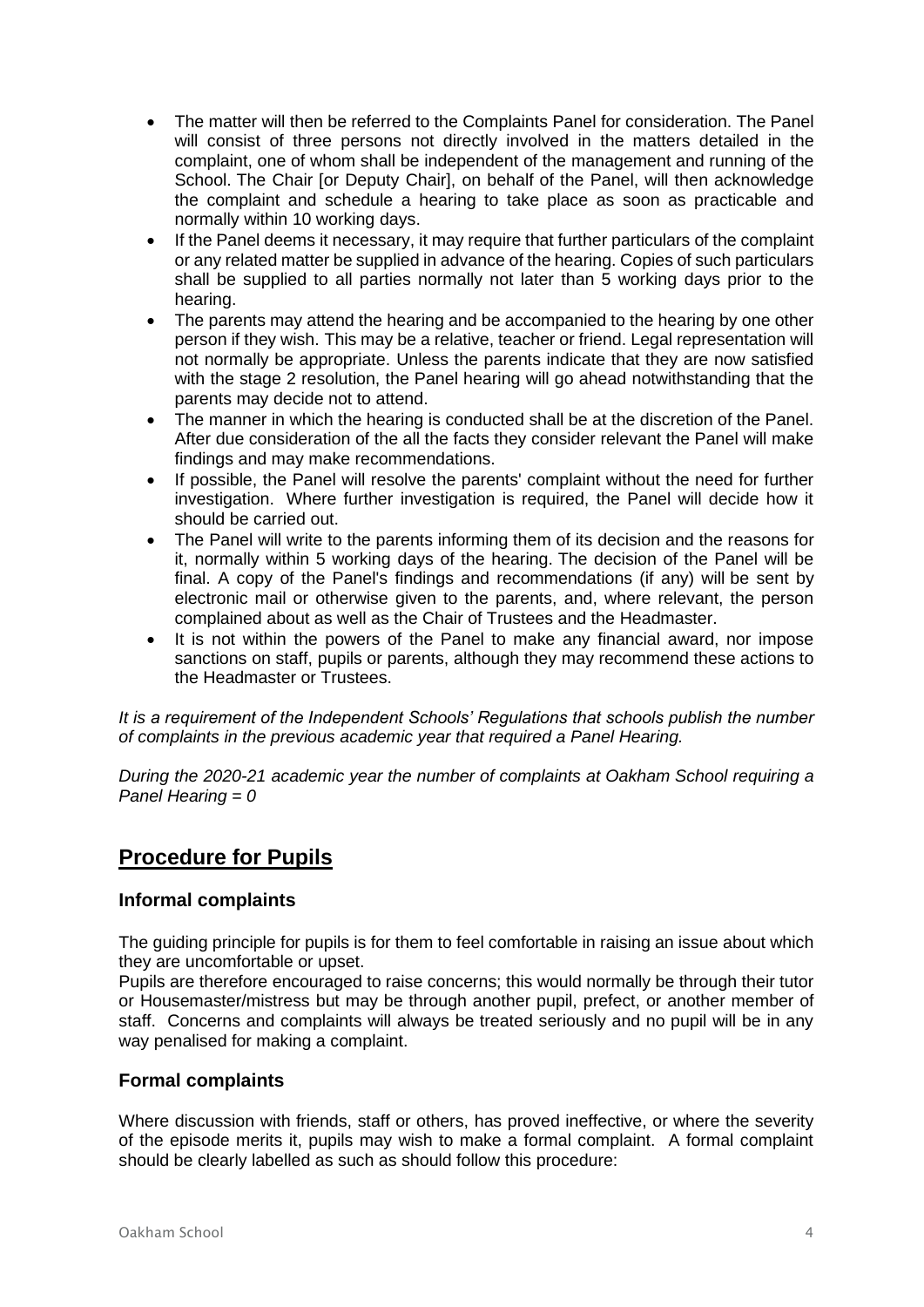- Write to the Senior Deputy Head making it clear that you are making a formal complaint. Your complaint will then be registered.
- The Senior Deputy Head will make the Headmaster aware that there is a formal complaint and will reply within two working days of receiving the complaint.
- A meeting will then be arranged to discuss the matter. The pupil raising the complaint will normally be accompanied by their Housemaster or Housemistress, but may also request for another member of staff or pupil to be present.
- After the meeting the pupil will be kept informed or any decisions or developments.

Pupils who are dissatisfied with the outcome may of course take their complaint to the Headmaster or to their parents to resolve the matter.

### **Procedures for External Parties**

Complaints from external parties such as visiting schools and members of the public will be directed to the Senior Deputy Head. The Senior Deputy Head will aim to resolve these complaints through dialogue, over the phone or in person. Where an issue cannot be resolved informally, the Senior Deputy Head will refer the matter to the Headmaster who may decide to address the complaint as per Stage 2 and 3 of the Parental Complaints policy.

## **Anonymous Complaints**

The School will try to trace anonymous complaints, and record them in the Complaints Log.

The only exception to this is when the complaint raises concerns about serious breaches of school policies or about potential risks to pupils and staff, in which case a general investigation will be undertaken. In this case all appropriate steps will be taken to investigate the complaint thoroughly and remedial action will be taken where this is considered necessary. However, it may not be possible to follow fully the procedures set out below.

Where an anonymous complaint is considered by the Headmaster to be frivolous, vexatious or presents no grounds for an investigation, then the decision to take no further action will be recorded in the Complaints Log.

## **External Authorities and Organisations**

In the event of dissatisfaction with the above actions, the complainant may refer the matter to the Office for Standards in Education (Ofsted) or to the Independent Schools Inspectorate (ISI). The contact details for these organisations are as follows:

Piccadilly Gate Manchester **London** M1 2WD **EC1A 9HA** 

[www.ofsted.gov.uk](http://www.ofsted.gov.uk/) [www.isi.net](http://www.isi.net/) [enquiries@ofsted.gov.uk](mailto:enquiries@ofsted.gov.uk) [concerns@isi.net](mailto:concerns@isi.net)

0300 1231231 0207 600 100

Ofsted **Independent Schools Inspectorate**<br> **Independent Schools Inspectorate**<br>
CAP House Store Street 6-12 Long Lane